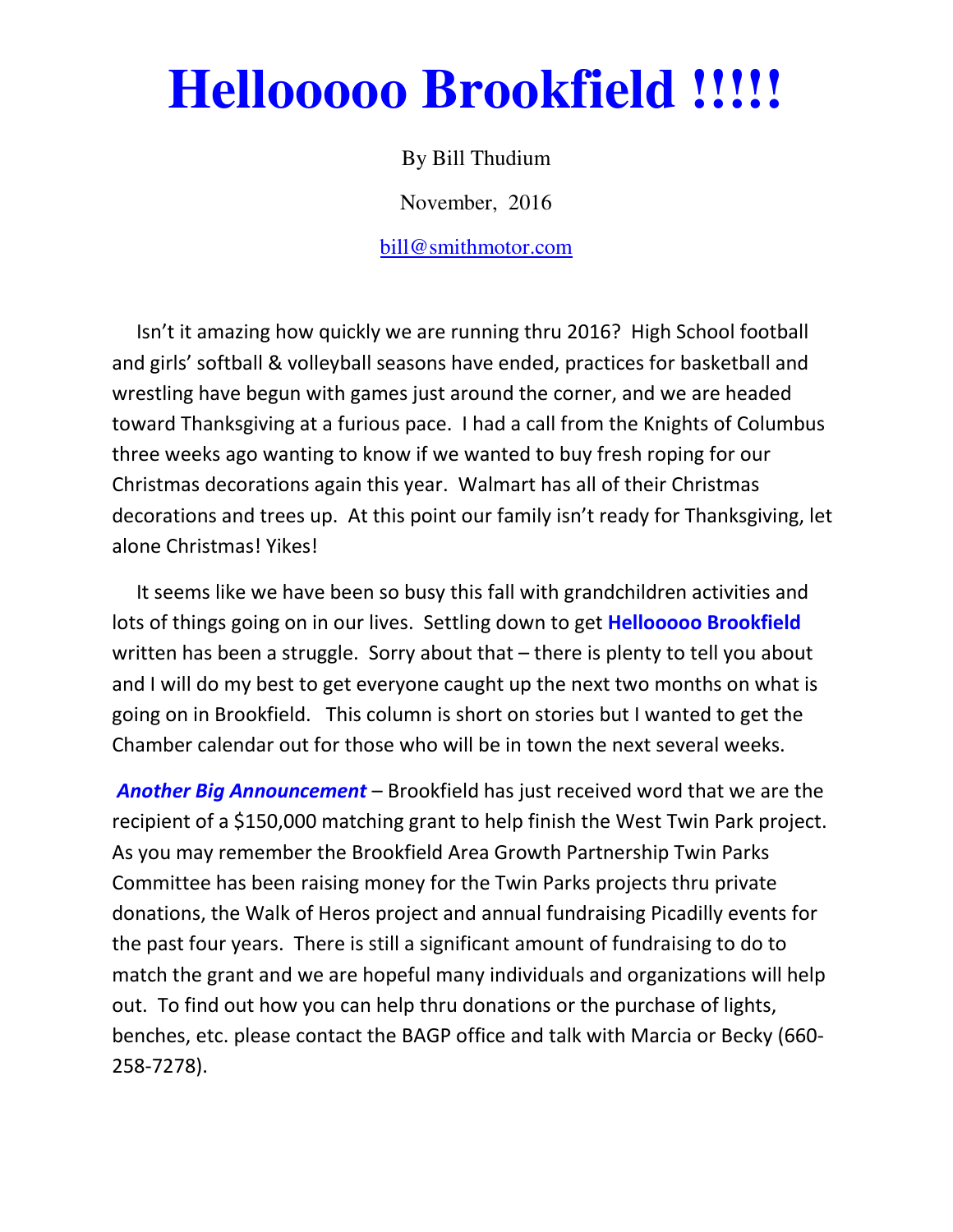In addition, the East Twin Park reached its goal for completion when the Walsworth Family made a \$300,000 commitment. The group will still need to finish raising the balance of the funds needed to match the new grant in order to finish the West Twin Park. Once completely the Twin Parks will have all new curbing surrounding the Parks, lighting throughout the Parks, new benches, new sidewalks, new children's playground area & equipment and a new performance pavilion. A completed project our Community will be very proud of!

Stanbury Uniforms - This terrific and unique Brookfield industry will celebrate its 100<sup>th</sup> anniversary this coming year. CFO Jim Elliott told Rotary Club members recently that they are making plans to celebrate this achievement in a variety of ways next year. The Community will of course assist in every way possible. Jim went on to say that 2016 is a record breaking year for them, eclipsing a 2015 record setting year. They will create from scratch and deliver over 40,000 band uniforms this year and expect to do as well or better next year based on early sales volume. The growth in this company has caused the recent construction of additional new office space at the Brookfield plant and an addition to their satellite plant in Milan, Mo. is underway as well. Both facilities have or will be increasing their employment. That is indeed Good News!

**Cousins!** Note from John and Chris Wine (My Dad's Mom Ella was a Wine) - Enjoy reading your newsletter Hellooooo Brookfield. I am now 95 and Chris my wife is 93. We just celebrated our 70th anniversary. It is surprising how many names I recognize but I have to guess who the people are. I guess you must be Lanes' son?

1<sup>st</sup> Presbyterian Church – Our Church celebrated its 150 anniversary celebration this past Sunday. We had a full church for worship and a wonderful carry dinner for all afterward. The service included a Bag Piper who opened and closed the service with beautiful music and then stepped outside to play for the neighborhood and our Catholic and Baptist friends. Many former members who had moved away came back to help us celebrate, including folks from North Carolina, Texas, Florida, Illinois and communities from all over Missouri. What a great day for the Church and the Community. In the past year Brookfield has seen three of its major churches celebrate their  $150<sup>th</sup>$  anniversaries (First Presbyterian, Park Baptist and the Catholic Church. What a wonderful small town heritage we all share!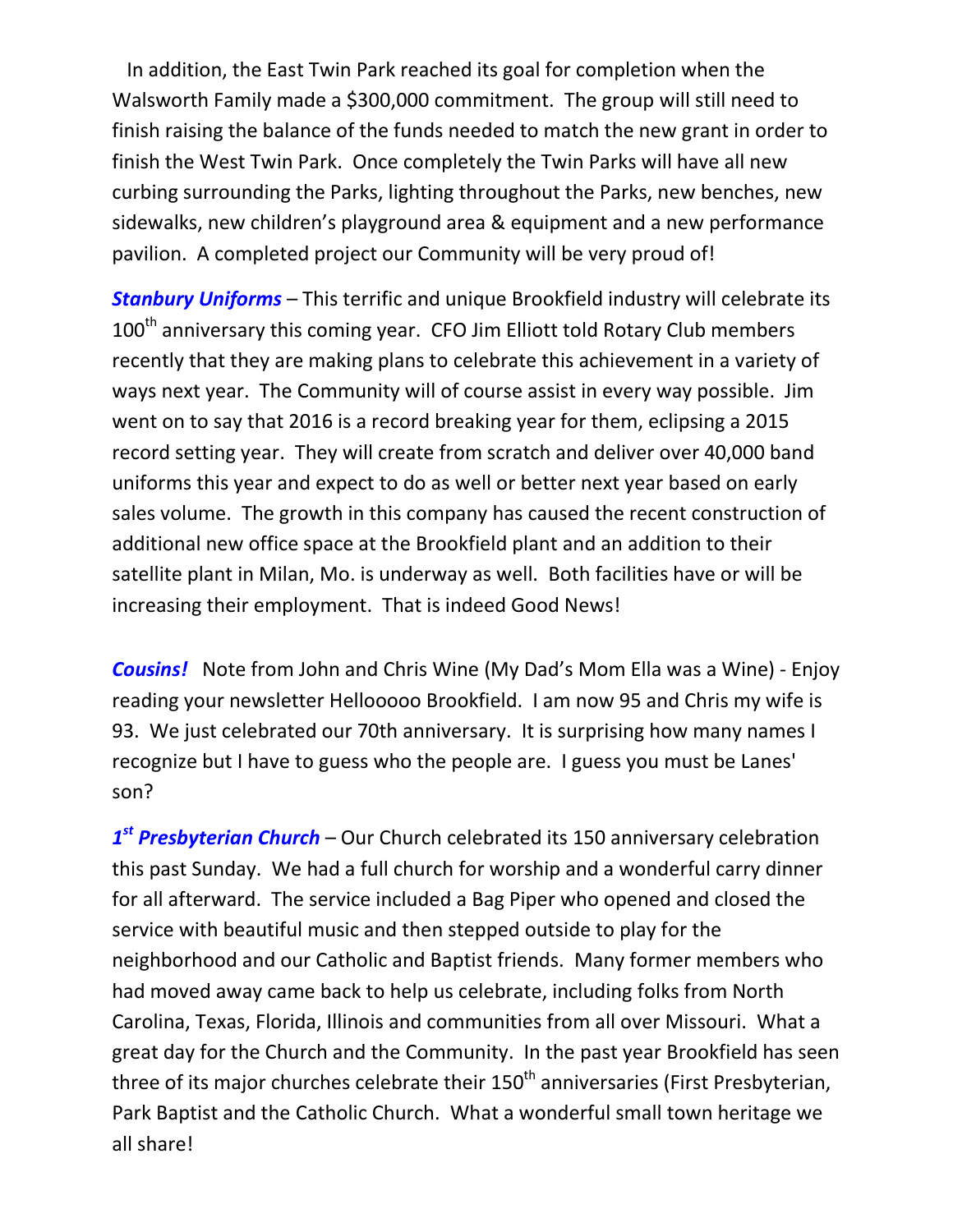**Turn the Lights On!** – The community will actually turn the downtown Christmas lights on Nov.  $22^{nd}$ , two days before Thanksgiving this year. The downtown committee has purchased additional light pole stars as a result of new donations with hopes of having them on every pole up and down Main Street in the near future. Make plans to join the community on Nov.  $22^{nd}$  to turn the lights on, help sing Christmas carols and take a sleigh ride with Santa!



"A Storybook Christmas" "A



# **7<sup>TH</sup> ANNUAL HOLIDAY MART**

### Saturday – November 19 – 9:00-2:00

### Brookfield High School Gym and Cafeteria

### 124 Pershing Road, Brookfield, MO

Purchase gifts from a variety of merchants and vendors. Food court concessions

# CHRISTMAS LIGHTING CELEBRATION

# ARRIVAL OF SANTA CLAUS

Tuesday - November 22 – North Main and West Twin Park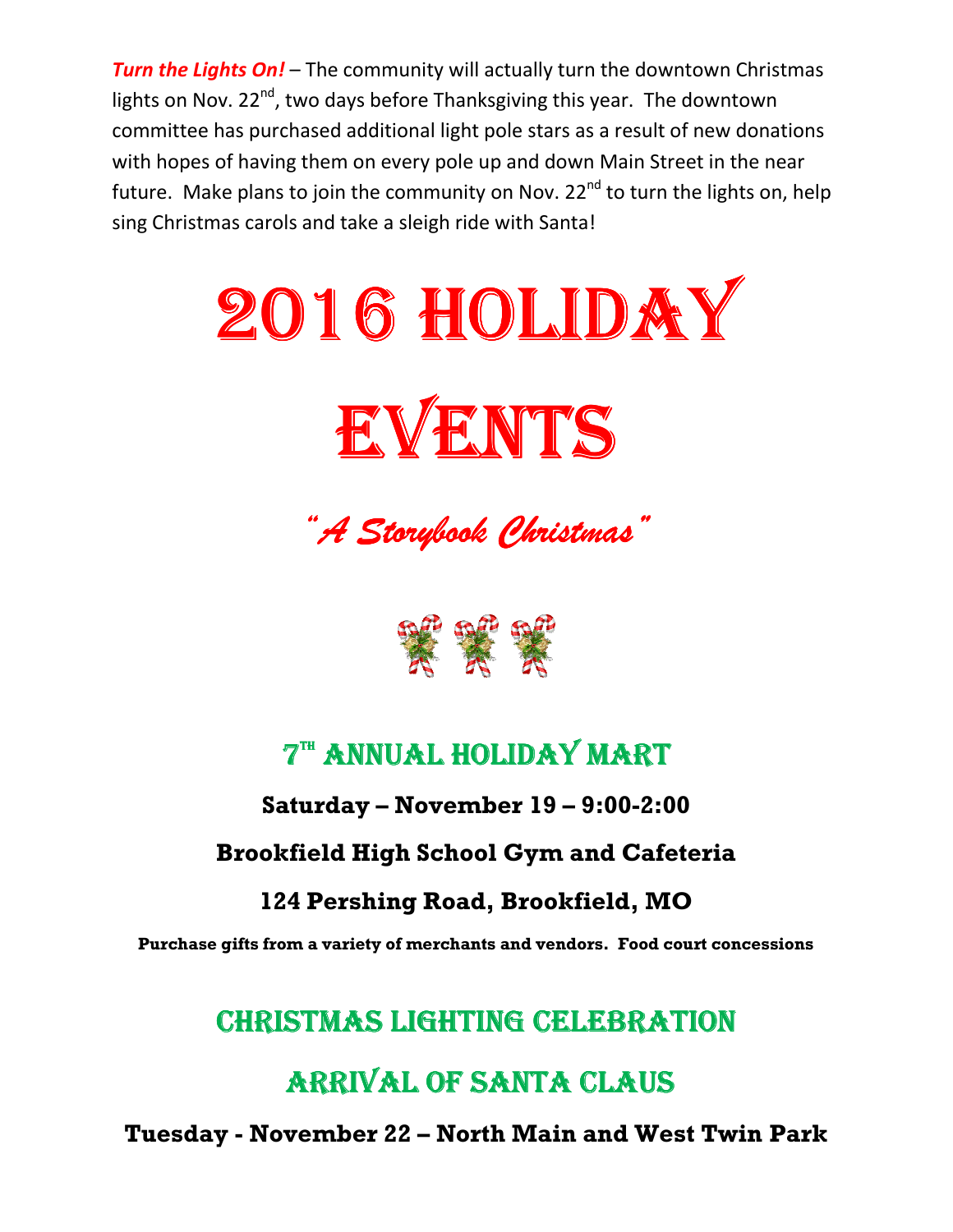| 5:30 | <b>Santa's Arrival and Tree Lighting Ceremony</b> |
|------|---------------------------------------------------|
|      | <b>Choirs - Carolers - Christmas tunes</b>        |

6:00-8:00 Christmas Celebration – West Twin Park

Santa visits - Hot dogs/chips - Hot chocolate - Hot apple cider Christmas cookies - Face painting - Polar Express rides - Sleigh rides - Donations for toys - Live Nativity - Christmas goodies

(All Free to the Public)

# SANTA'S WORKSHOP

Saturday – December 3 – 10:00-2:00

105 S. Main Street – Free Event

Visits with Santa and his Elves

Sponsored by Lions Club, Leo Club, and Quinn Lumber

# 60TH ANNUAL COMMUNITY CHORUS CHRISTMAS CONCERT

Sunday – December 4 – 2:00 p.m.

Immaculate Conception Catholic Church, 313 Livingston – Free Event

# SANTA HOUSE AND CANDYLAND

Saturday - December 10 – 9:00 – 11:00 – Free Event

Trinity United Methodist Fellowship Hall – 224 S. Main

\*\*Bring a canned good or toy for those less fortunate\*\*

Sponsored by Beta Sigma Phi and Parks & Rec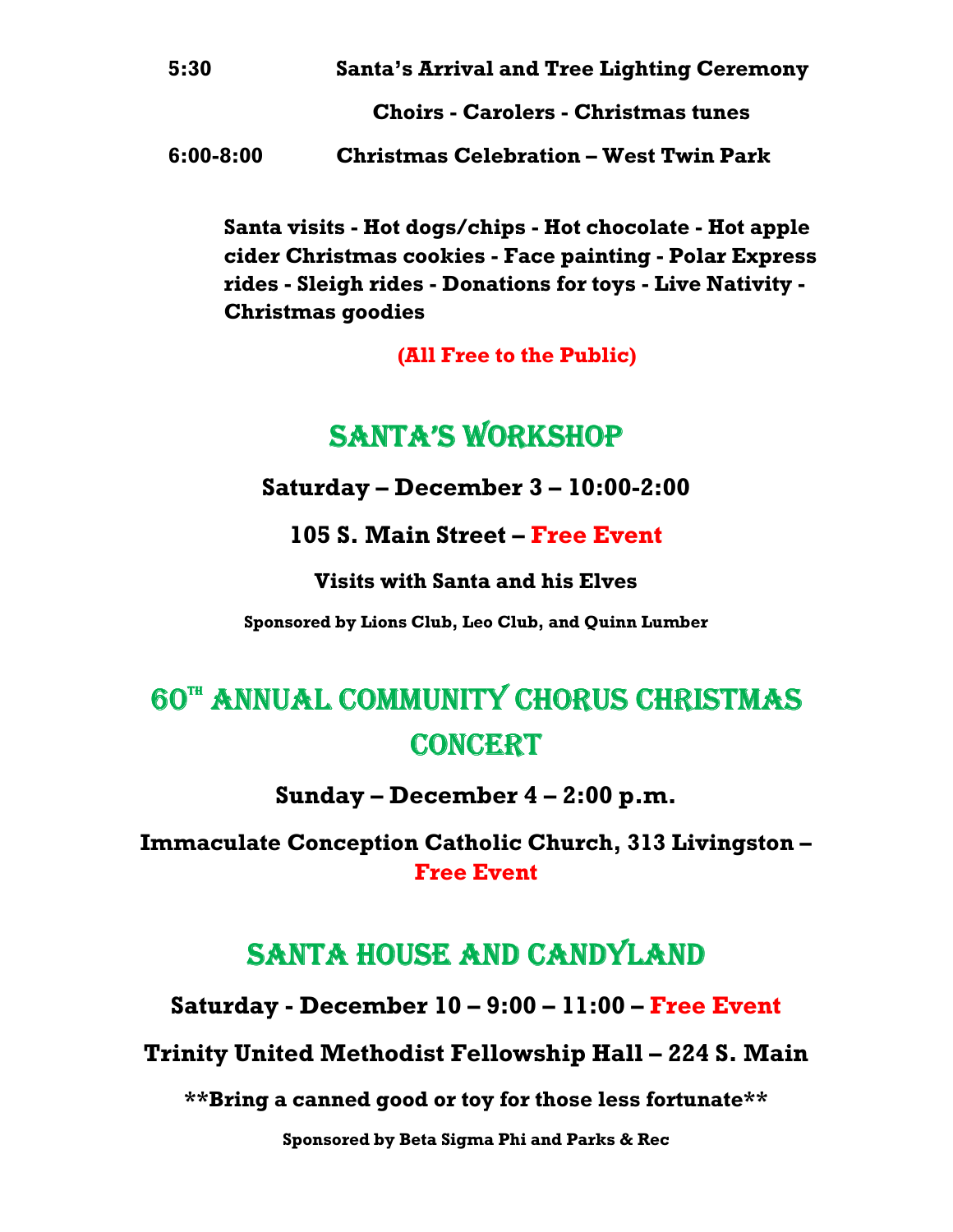### REEL TIME CINEMA CHRISTMAS MOVIE

#### Saturday – December 10 – 11:30 a.m. - Free Event

\*\*Bring a canned good or toy for those less fortunate\*\*

### CHRISTMAS HOUSE DECORATIONS CONTEST

#### Judging on December 13 – City limits of Brookfield

Sponsored by Parks & Rec – Call 660.258.5644 to register

## MAKING GINGERBREAD HOUSES WITH MRS. CLAUS

#### Saturday – December 17 – 9:00-11:00

#### Burris Center – 116 W. Brooks – Free Event

Sponsored by Parks & Rec

Birthdays – Nov.  $16<sup>th</sup>$ , James Myers, Madilyn Lumsden, Connie Quigley, Tyler McPherson, Lindsey Hudson, Maddie Lumsden, Nov. 17<sup>th</sup>, Jeremiah Bush, Roy Hunt, Jennifer Waugh, Nov. 18<sup>th</sup>, Hermenta Pendleton, Mary Mace, Lincoln Cantrall, Megan McCormick, Marilyn Stone, Rachel Skinner, Nov. 19<sup>th</sup>, Rita Moore, Connie Evans, Shane Evans, Nov. 20<sup>th</sup>, Tyler Lane, Kenneth Almond, Sharron Huffmon, Nov. 21<sup>st</sup>, Melon Selmon, Porter Robinson, Brian Sportsman, Brian Dyer, Christina Fristoe, Mandy Morton, Xander Waugh, Nov. 22<sup>nd</sup>, Amanda Bush, Kammy Dixon, Susan McBroom, Nov. 23rd, Cecilia Spath, Hannah Matheney, Ethan Malloy, Nov. 24<sup>th</sup>, Laura Craig, Charlie Brockman, Janet Brockman, Ina Finney, Jeff Harper, Jason Sherwood, Nov. 25<sup>th</sup>, Piper Jean **Thudium (our granddaughter)**, Brooke Holland, Duane Thompson, Morgan Speichinger, Melvin Roberts, Nov.  $26<sup>th</sup>$ , Amanda Gibson, Nov.  $27<sup>th</sup>$ , Kayla Davis, Libby Smith, Lynda Sprague, Nov. 28<sup>th</sup>, Sarah Wessing, Roxie Parker,

Rachel Sackrey, Beverly Lewis, David Hayes, Nov. 29<sup>th</sup>, Cindy Rhodes, Ryan Williams, Cassi Conard, Wesley Enyeart, Hannah Singleton, Joann St Clair, Nov.  $30<sup>th</sup>$ , Kolbie Gall, Jerry Richardson, Dec. 1<sup>st</sup>, Justin Wynn, Amy Gentry Hoehne, Bill Erich, Ann Smith, Taylor Clark, Kenny Bailey, Abbi Greenway, Dec. 2<sup>nd</sup>, Drew DeVoy, Paul Rogers, Sean O'Toole, Mindy Britton, Arthur Hook,